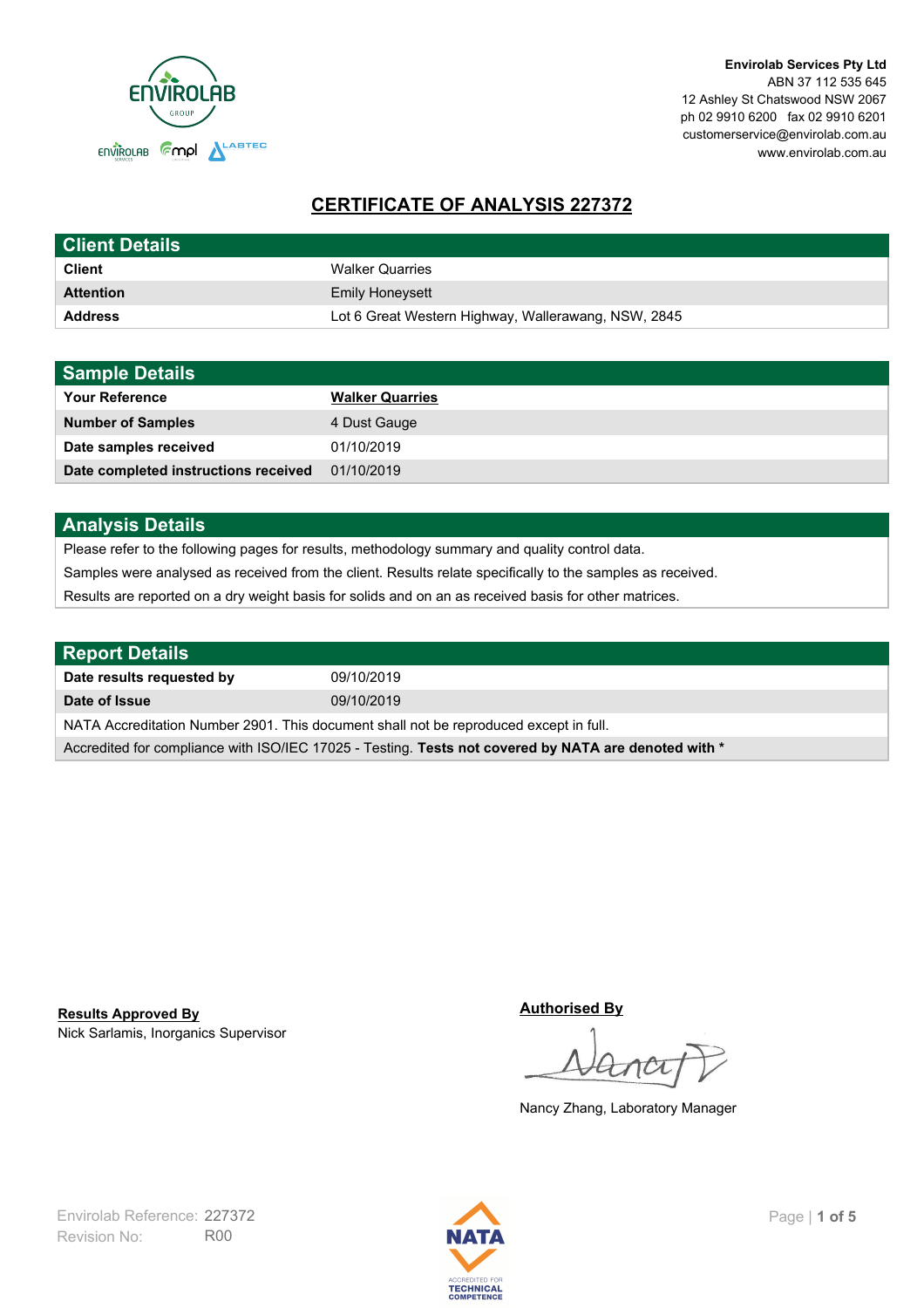#### **Client Reference: Walker Quarries**

| Dust Deposition AS 3580.10.1 |                          |                            |                            |                            |                            |
|------------------------------|--------------------------|----------------------------|----------------------------|----------------------------|----------------------------|
| <b>Our Reference</b>         |                          | 227372-1                   | 227372-2                   | 227372-3                   | 227372-4                   |
| <b>Your Reference</b>        | <b>UNITS</b>             | DG <sub>1</sub>            | DG <sub>2</sub>            | DG <sub>3</sub>            | DG4                        |
| Date Sampled                 |                          | 02/09/2019 -<br>30/09/2019 | 02/09/2019 -<br>30/09/2019 | 02/09/2019 -<br>30/09/2019 | 01/09/2019 -<br>30/09/2019 |
| Type of sample               |                          | <b>Dust Gauge</b>          | <b>Dust Gauge</b>          | <b>Dust Gauge</b>          | Dust Gauge                 |
| Date Extracted               | $\overline{\phantom{a}}$ | 08/10/2019                 | 08/10/2019                 | 08/10/2019                 | 08/10/2019                 |
| Date analysed                | -                        | 08/10/2019                 | 08/10/2019                 | 08/10/2019                 | 08/10/2019                 |
| Dust Gauge Start Date        | --                       | 02/09/2019                 | 02/09/2019                 | 02/09/2019                 | 01/09/2019                 |
| Dust Gauge End Date          | $\overline{\phantom{a}}$ | 30/09/2019                 | 30/09/2019                 | 30/09/2019                 | 30/09/2019                 |
| Dust - No. of Days Collected | $\overline{\phantom{m}}$ | 29                         | 29                         | 29                         | 30                         |
| Insoluble Solids             | g/m <sup>2</sup> /month  | 1.5                        | 0.8                        | 2.4                        | 1.5                        |
| Combustible Matter           | g/m <sup>2</sup> /month  | 0.4                        | 0.2                        | 0.6                        | 0.7                        |
| Ash                          | g/m <sup>2</sup> /month  | 1.1                        | 0.6                        | 1.8                        | 0.8                        |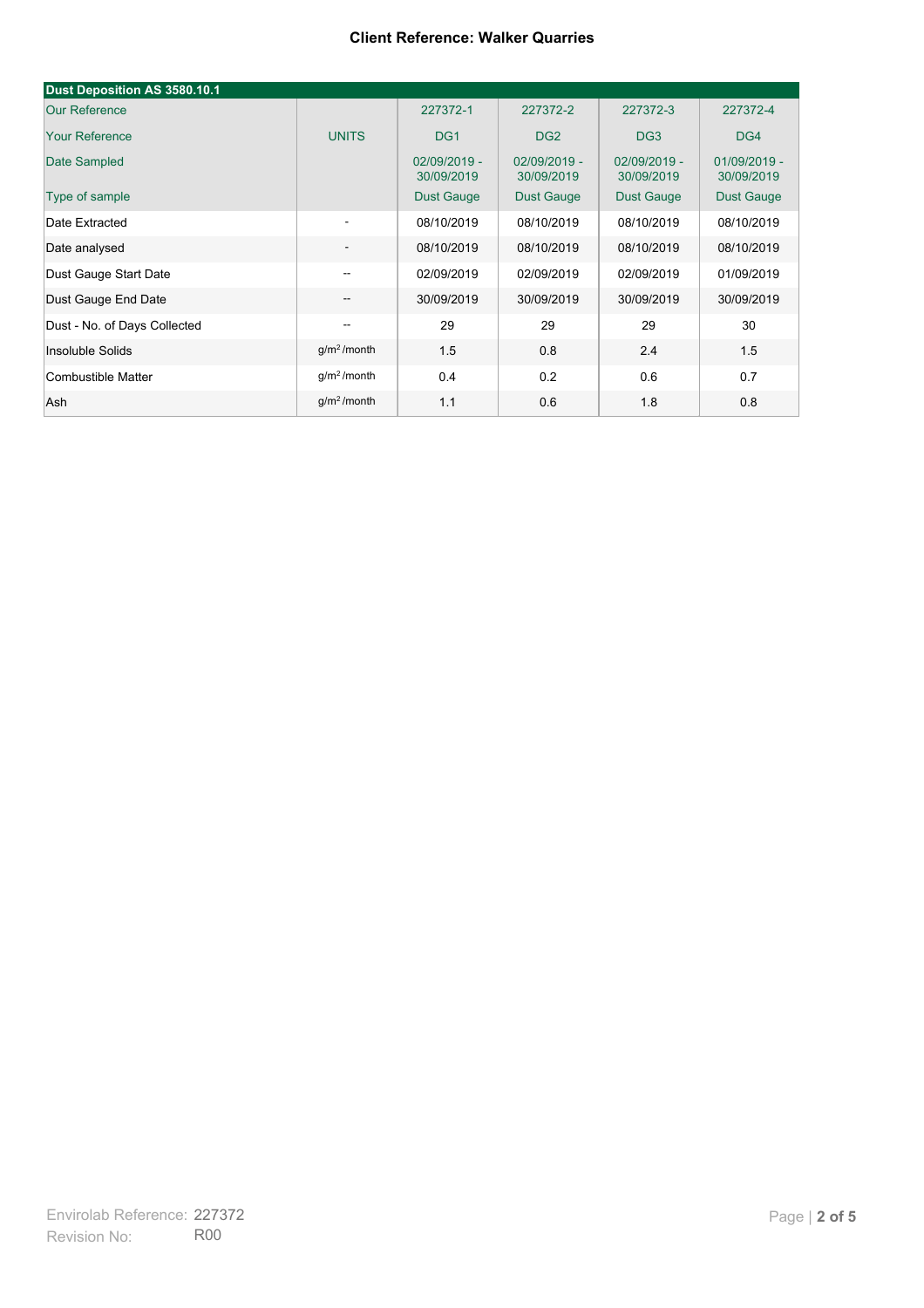## **Client Reference: Walker Quarries**

| Method ID    | <b>Methodology Summary</b>                               |
|--------------|----------------------------------------------------------|
| AS 3580.10.1 | Analysis of dust gauges by AS 3580.10.1 (analysis only). |

F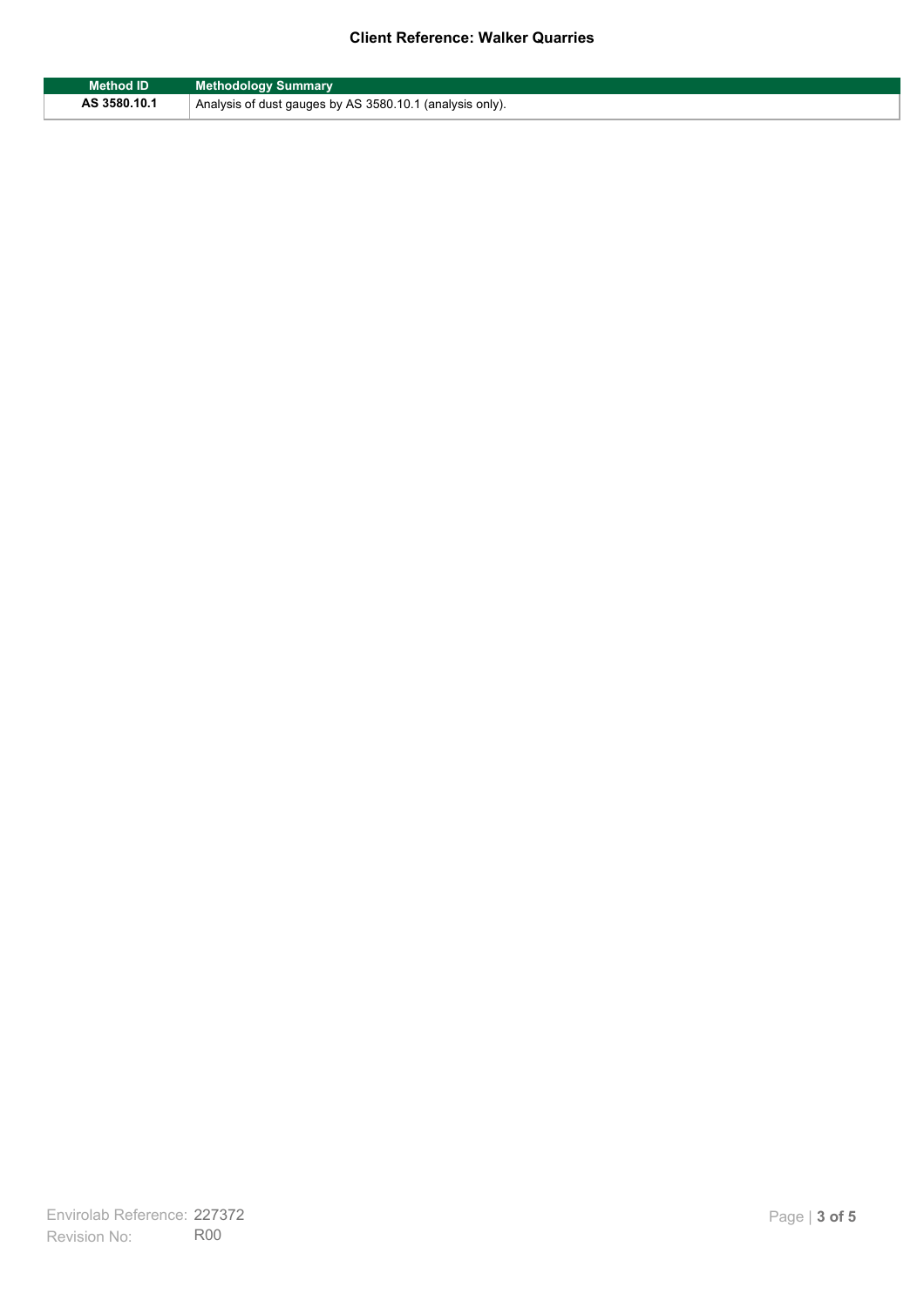### **Client Reference: Walker Quarries**

| <b>Result Definitions</b> |                                                  |
|---------------------------|--------------------------------------------------|
| <b>NT</b>                 | Not tested                                       |
| <b>NA</b>                 | Test not required                                |
| <b>INS</b>                | Insufficient sample for this test                |
| <b>PQL</b>                | <b>Practical Quantitation Limit</b>              |
| $\prec$                   | Less than                                        |
| $\geq$                    | Greater than                                     |
| <b>RPD</b>                | <b>Relative Percent Difference</b>               |
| <b>LCS</b>                | Laboratory Control Sample                        |
| <b>NS</b>                 | Not specified                                    |
| <b>NEPM</b>               | <b>National Environmental Protection Measure</b> |
| <b>NR</b>                 | Not Reported                                     |

| <b>Quality Control Definitions</b>                                                                                                                                                                                                                      |                                                                                                                                                                                                                                        |
|---------------------------------------------------------------------------------------------------------------------------------------------------------------------------------------------------------------------------------------------------------|----------------------------------------------------------------------------------------------------------------------------------------------------------------------------------------------------------------------------------------|
| <b>Blank</b>                                                                                                                                                                                                                                            | This is the component of the analytical signal which is not derived from the sample but from reagents,<br>glassware etc, can be determined by processing solvents and reagents in exactly the same manner as for<br>samples.           |
| <b>Duplicate</b>                                                                                                                                                                                                                                        | This is the complete duplicate analysis of a sample from the process batch. If possible, the sample selected<br>should be one where the analyte concentration is easily measurable.                                                    |
| <b>Matrix Spike</b>                                                                                                                                                                                                                                     | A portion of the sample is spiked with a known concentration of target analyte. The purpose of the matrix spike<br>is to monitor the performance of the analytical method used and to determine whether matrix interferences<br>exist. |
| <b>LCS (Laboratory</b><br><b>Control Sample)</b>                                                                                                                                                                                                        | This comprises either a standard reference material or a control matrix (such as a blank sand or water) fortified<br>with analytes representative of the analyte class. It is simply a check sample.                                   |
| <b>Surrogate Spike</b>                                                                                                                                                                                                                                  | Surrogates are known additions to each sample, blank, matrix spike and LCS in a batch, of compounds which<br>are similar to the analyte of interest, however are not expected to be found in real samples.                             |
| Australian Drinking Water Guidelines recommend that Thermotolerant Coliform, Faecal Enterococci, & E.Coli levels are less than<br>1cfu/100mL. The recommended maximums are taken from "Australian Drinking Water Guidelines", published by NHMRC & ARMC |                                                                                                                                                                                                                                        |

2011.